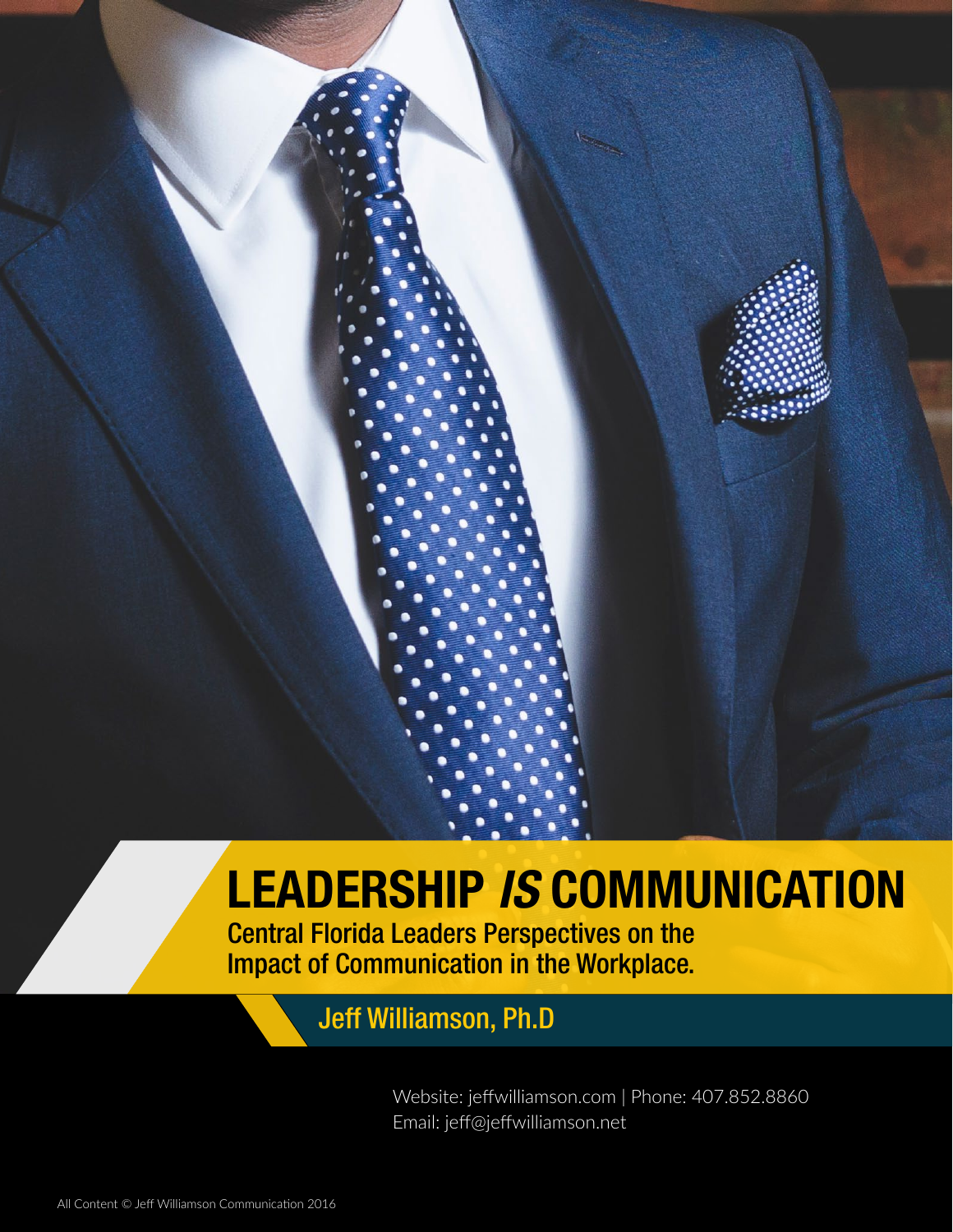# Introduction

James Humes was a speechwriter to five U.S. Presidents and lectures all over the world on leadership. He's makes this statement:



In the average workday, there are dozens of interactions with co-workers, superiors, and subordinates and while managing multiple people and projects, interpersonal communication cannot be avoided. Whether communicating details of menial tasks, conducting business while playing golf, or seeking funding for billion-dollar projects, leaders within successful organizations understand the importance of communicating effectively; they know that when communication is off-target, opportunities are missed.

Communication has other major implications as well. According to a 2014 About.com survey, the top three reasons employees are dissatisfied with their jobs are all communication-related including: Lack of direction from management (38 percent), poor communication overall (14 percent), and constant change that's not well communicated (12 percent). This survey makes it plain to see how crucial it is for leaders to communicate effectively, and why there are often disconnects between front-line workers, management, and senior level leadership.

Spitzberg (1983) argues that in all interpersonal settings, people judge behavior by its appropriateness, or how well an act fits situational rules. If behavior is not appropriate, then the offender is either thought to be wilfully defying rules, or simply ignorant of them. People judge the effectiveness of communication within the confines of behavior, and in fact, as one of its major components. Effectiveness in general is based upon goal oriented behavior (McCroskey, 1982a). Therefore if communication accomplishes a goal, it is mostly then judged to have been successful; if it does not accomplish a goal, it is deemed to have failed.

In a recent Harvard Business Review article, authors Boris Groysberg and Michael Slind argue that effective leadership is a conversation. They posit that the command and control approach to management in recent years has become less viable, and postulate that traditional corporate communication must give way to a process that is more dynamic and more sophisticated, and most importantly a process that is *conversational.*

**If the statement by James Humes is true, in order to successfully speak the language of leadership one must first master the art of communication. These leaders loudly echo this refrain and have their own reasons as to why they argue that communication is at the top of their list of important behaviors to get right. This paper will examine the content of their responses.**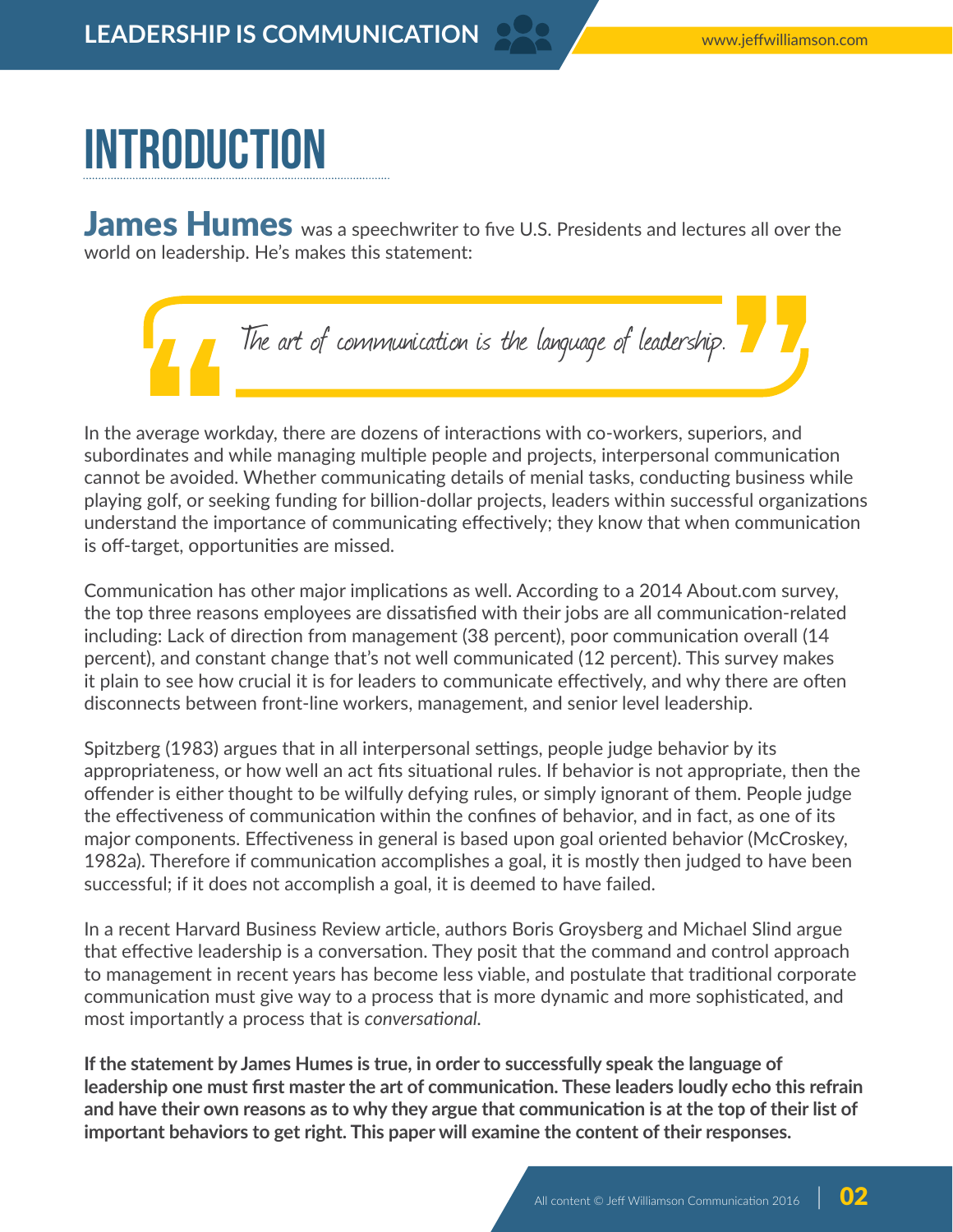# How did we get here?

My mouth got me into a lot of trouble as a kid. I was short, small in frame, and liked to show off what I believed to be a superior intellect. My father, a man prone to physical violence as a way of discipline, did not take well to my loquacious ways and I often found myself at the receiving end of many a severe thrashing from him and various and sundry bullies. It was in the 6th grade on the advice of a friend that I should perhaps give more thought before I speak and consider the consequences of my communication. With that recommendation, I started talking less, began speaking more positively, and started giving thoughtful communication real prominence in my everyday life, this made a great change in all aspects of my life, even as a kid. I became a student leader, a leader in my church - and as an adult, a leader in my community; it all began with an overhaul of my communication efforts.

I earned a Bachelor's degree in Business Administration in 1985 and spent 11 years as what I would call, an "average accountant." I did not hate accounting, nor did I love it; however, I was always far more interested in speaking, writing, and other forms of communication. In 1996 I completed a Master's degree in Communication, and embarked on a career as a broadcast journalist, where my interest in communication and communication styles increased significantly. As a business and political reporter, I saw government and corporate leaders rise and fall. Many rising and falling because of one thing, their ability to communicate their vision and inspire the legions they led. I have always been fascinated with leaders, both great and fallen, and have felt that their style of communication deserved a deeper dive. This research is the start of that plunge, and I posit that those who desire to be great leaders should spend much of their time learning how to be great communicators. Leaving the world of TV news 10 years later, I embarked on a career as a spokesman for a large law enforcement agency and obtained a Doctoral degree in Sociology. My fascination with communication and devotion to sociological research has led me to this study.

## The Study

I interviewed 16 Central Florida leaders to gain their perspective on successful leadership communication, and asked them these six questions:

- 1. On a scale of 1 to 10 how important is communication to you professionally?
- 2. When others are communicating with you, what do they do that annoys you the most?
- 3. What is the best communication advice you ever received?
- 4. In communicating, what do you believe that others may disagree with?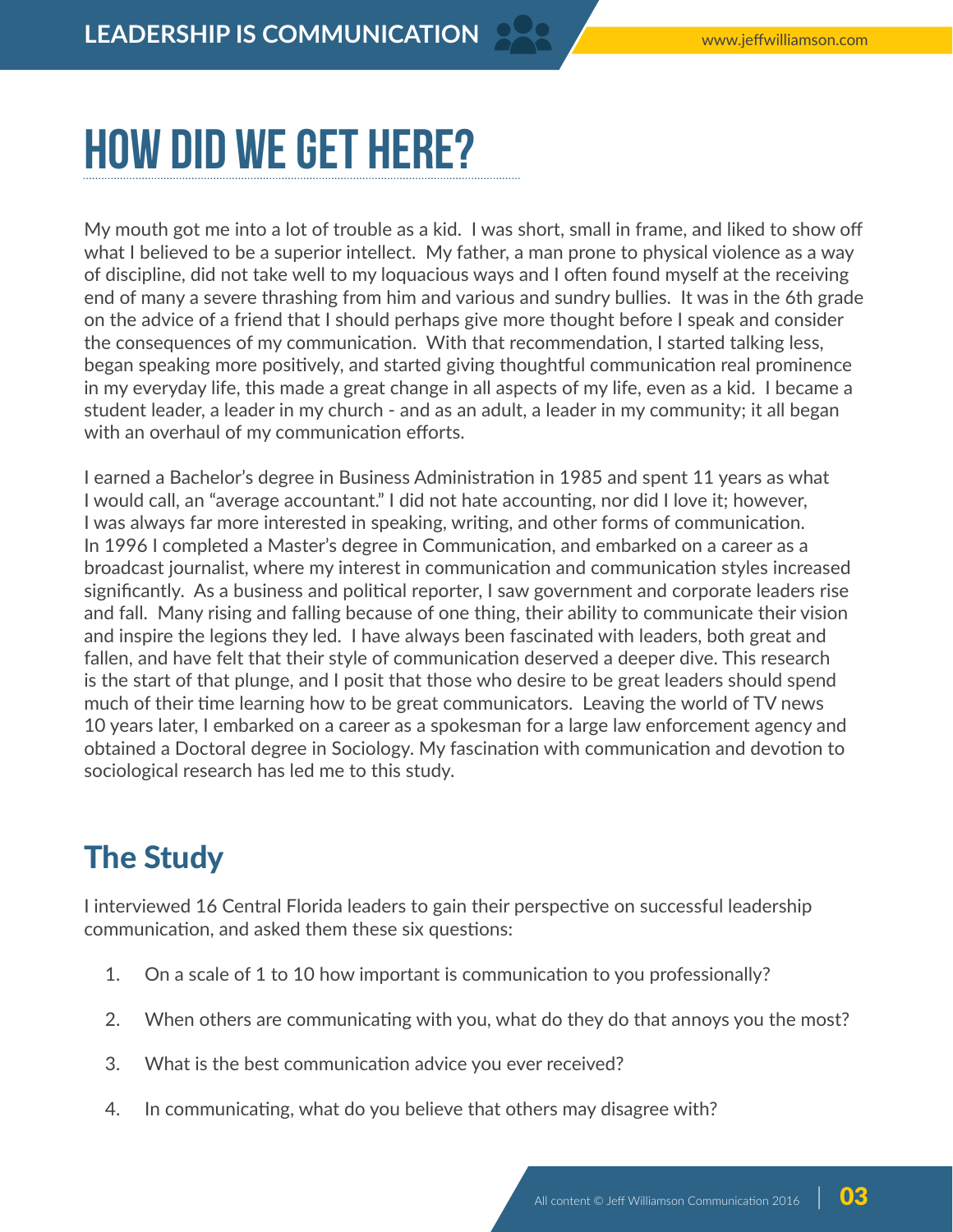**LEADERSHIP IS COMMUNICATION**

- 5. Intentionally or unintentionally, is there anything non-verbal you do when communicating with others?
- 6. What communication skill do you wish you possessed, and why?

These leaders manage a diverse populous of the workforce in various disciplines. Fourteen of the interviews were face to face, only two, Carol Craig of Craig Technologies and Tom Sittema of CNL Financial, were both interviewed via telephone. Initially, my goal was to create one document to chronicle the themes of their statements from all six questions; however, there was so much rich data that I made the decision to report the data of one, no more than two questions per report. In this paper, I analyze the first question:

#### On a scale of 1 to 10 how important is communication to you professionally?

If the statements of these top leaders signal one main idea it is this: *Nothing is more important in leadership than communication – nothing.*

### Q & A and Takeaway

The six questions I asked these Central Florida Leaders encompass themes in which I had personal and professional interest. As this white paper addresses the first research question only: *On a scale of 1 to 10 how important is communication to you professionally?* - I will also discuss the conversation which transpired after the perspective on the scale was supplied.

#### *Major takeaway:*

None of the 16 people interviewed ranked the importance of communication in their role as a leader less than a nine out of ten. In fact, only four gave communication the rank of "at least" nine. All others gave it at least a ten; some say ten isn't a high enough ranking. The goal of the sociologist always is to determine and report information as objectively as possible; however, I chose to challenge these responses to confirm the rank I was given to solidify similarities and pinpoint outliers in the data.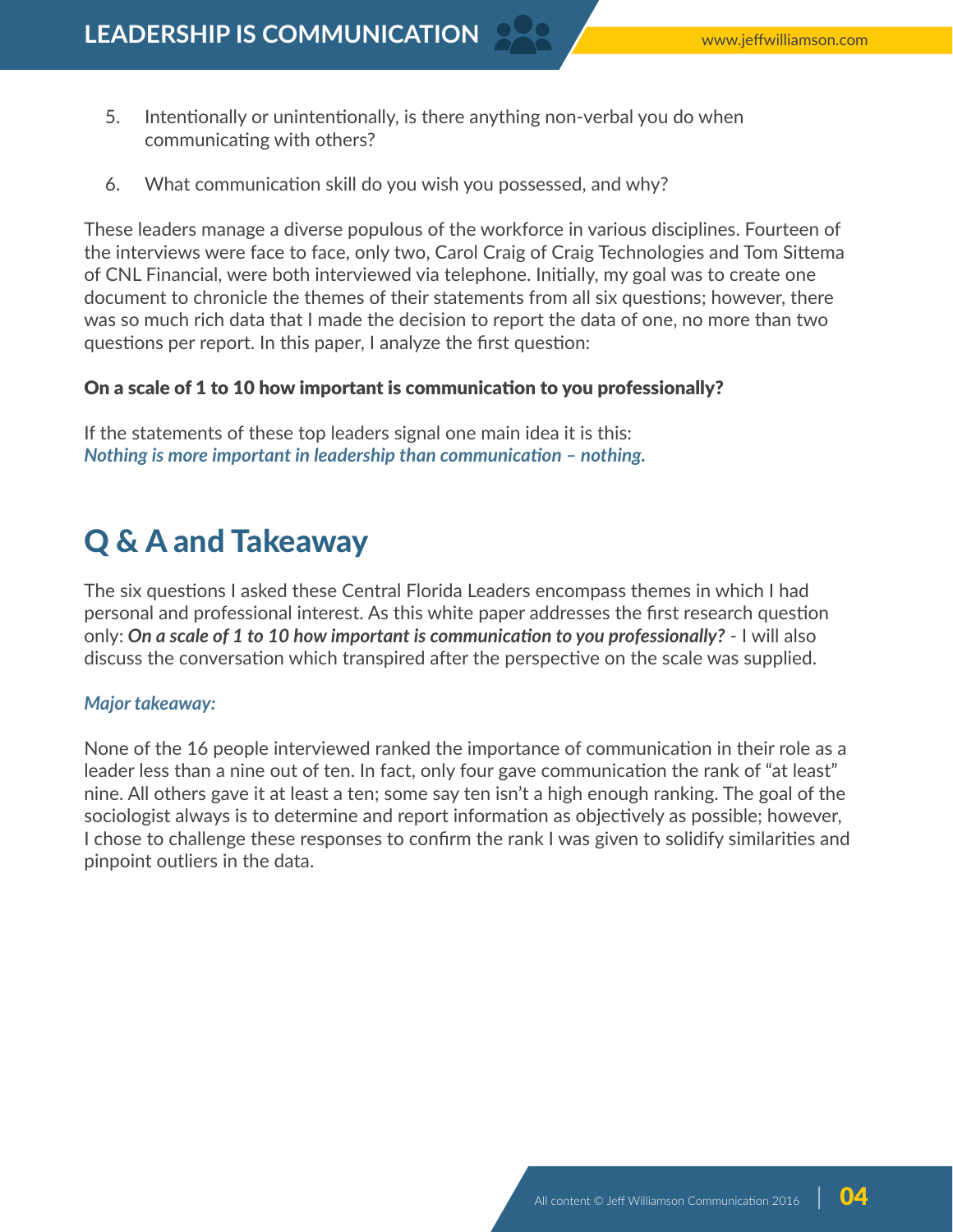

**Terry Shaw** is the Chief Operating Officer and Chief Financial Officer for Adventist Health System, and the first senior executive in Central Florida to accept the invitation to be interviewed for this study. Adventist Health System is a faith based healthcare organization with 46 facilities in ten states, and employs nearly 80,000 individuals. According to Becker's Hospital Review, Adventist Health System is one of the largest non-profit health systems in the United States, serving more than 4.7 million patients annually, and employing more than 75,000 employees.

On the scale of one to ten, Shaw ranks communication as a "nine at least." He argues that communication can be a messy project, especially with so many different cultures and age groups that are to be managed. He goes on to elaborate, stating that as difficult as the process might be, figuring out how individuals and groups communicate is a must:

**…every age group's different so generation y, generation x, baby boomers, post baby boomers, everybody that works has a different methodology of learning.**

Shaw also argues that with an organization that is so large, managers on every level must be effective in their communication, if not the whole system breaks down. One of his primary goals is to get his senior leaders equipped to communicate effectively and efficiently, he says it is not an easy job:

**Making sure all of your executives out there are equipped to say the right thing at the right time is full time work.**

If Shaw's words are correct, I argue a dual point at the start of this research, *1) if communication is so vitally important, leaders should work on their communication skills continuously and not assume their current method of communication is effective, it should be ever evolving. 2) Senior leaders must demand that anyone who supervisors individuals within their organization receive continual communication training.*

Tony Jenkins is the Market President for Florida Blue (Blue Cross Blue Shield of Florida). He gives communication a rank of *10 plus*. Jenkins, a former Disney and CSX executive, is responsible for the health care of thousands in Central Florida. Jenkins argues that his style of communication has to be transparent and clear for many reasons:

**Health is personal, it impacts not just someone's individual life but it impacts their family unit as well. It impacts your quality of life; it impacts your ability to take care of any situation that comes up regarding something important: Heath status. So, communication regarding that has to be clear, it has to be understood, it has to be timely – my communication has to be the same**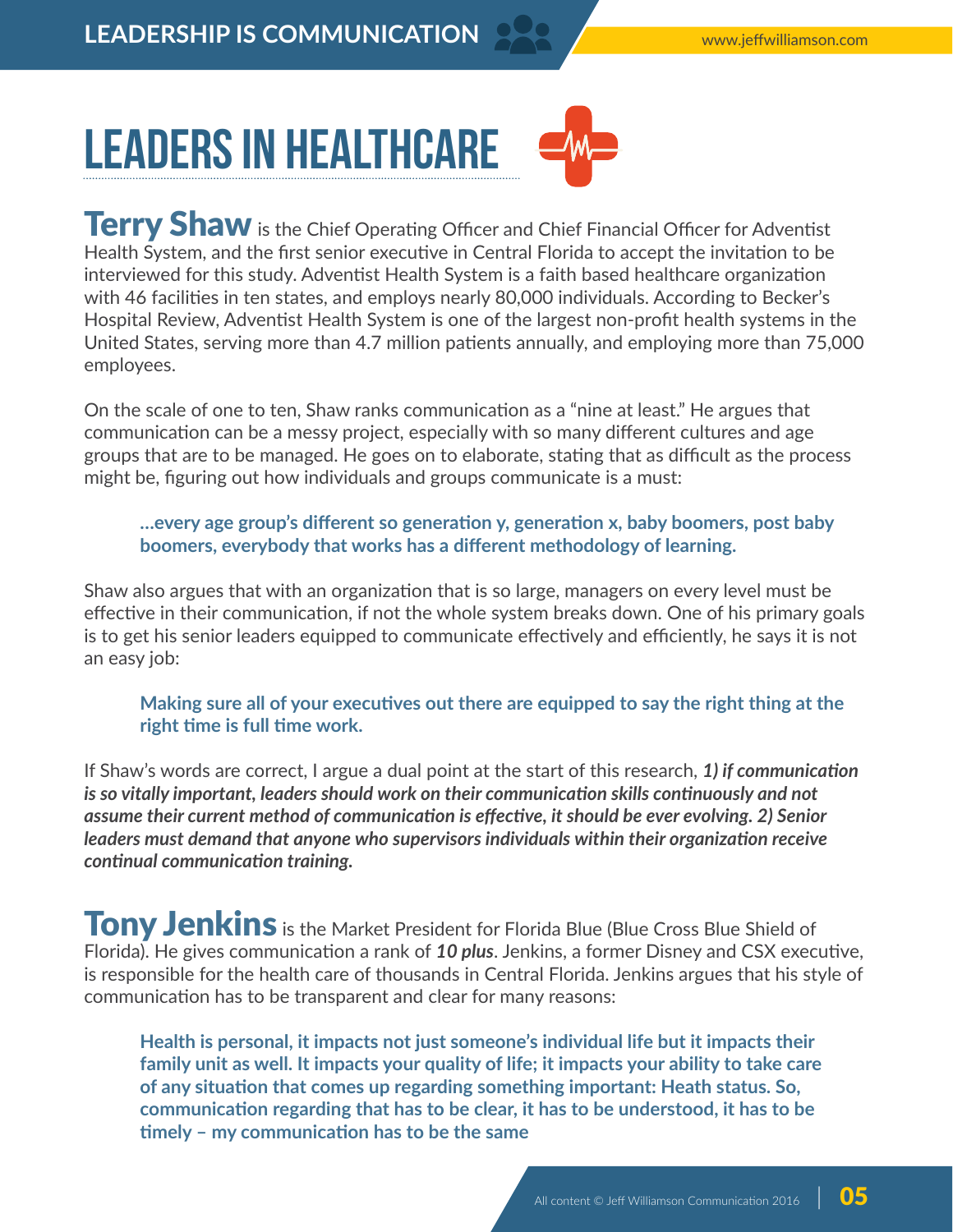For Jenkins, he advises that his model of doing business is a communication-led approach, transparency and clarity in all messages. He argues that this is the only way to do business and also to communicate *effectively.*

Lars Houmann is the Executive Vice President of the Florida Division of Adventist Health System. Adventist Health System had revenues of more than 400 million dollars in 2015. Houmann has held several roles in the past, including CEO of Florida Hospital. He ranks communication as nine and a half. He says that everything that he does is connected and that great communication must be a core value:

**Communication is the outward expression of who you are, what you believe in, what you aspire and is one of the few ways to get people to connect to a common goal, common work if you will, so, from a professional level, communication is everything.** 

In this statement, Houmann argues the intrinsically personal nature of communication in a portion of the statement which I believe bears repeating:

*Communication is the outward expression of who you are, what you believe in.*

He also sees communication as vehicle that people need if tasks are to be accomplished. Perhaps the portion of the statement of this leader that carries the most weight is the final sentence:

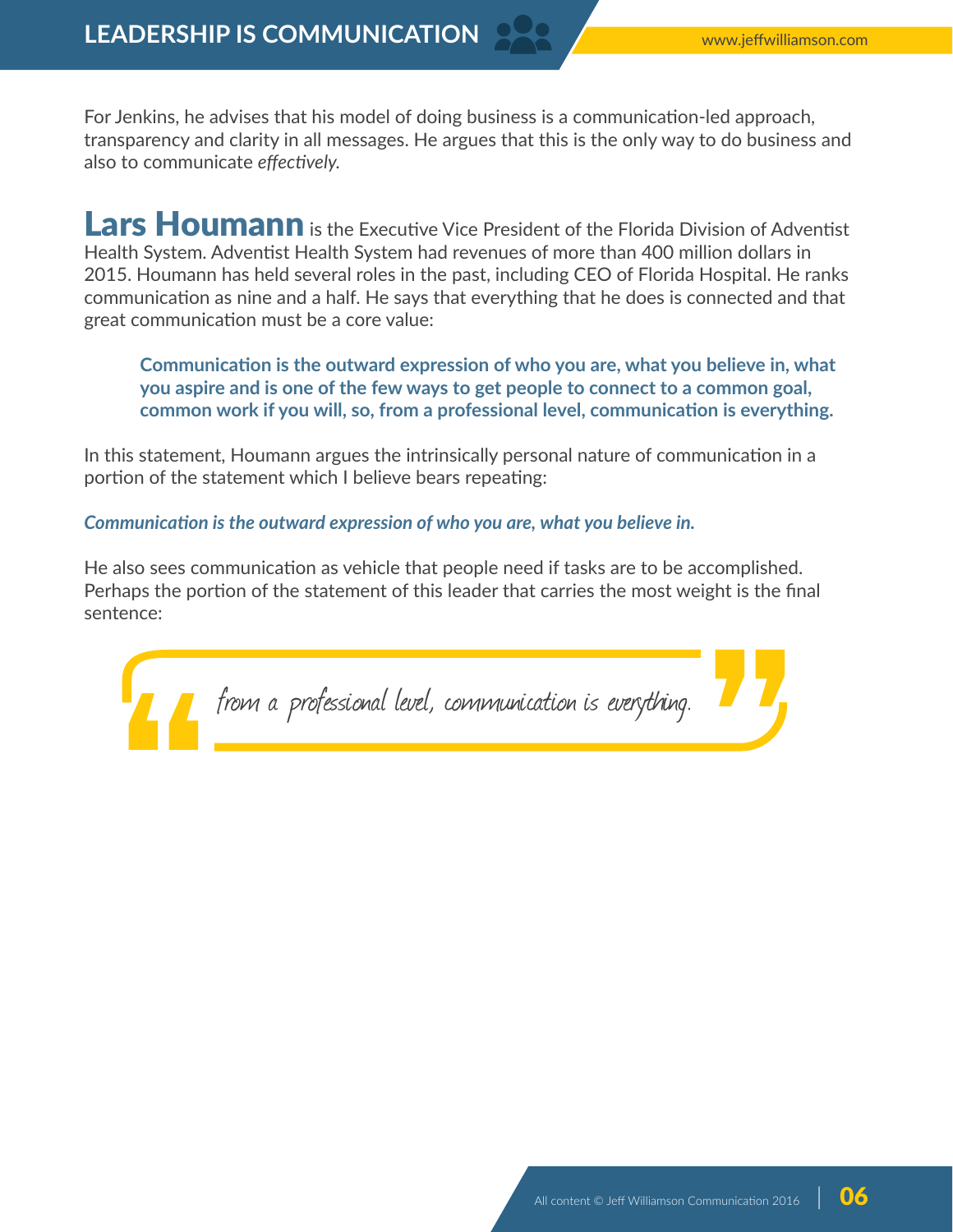## LEADERS IN GOVERNMENT AND Law Enforcement



Joe Kilsheimer is the Mayor of Apopka. In a run-off election in 2014, Mayor Kilsheimer unseated Mayor John Land, who had been one of the longest serving mayors in the history of Florida. John Land had been Mayor of Apopka for 61 years. Florida notwithstanding, Land was second longest serving mayor in the nation's history. When Kilsheimer took office, he found what he deemed an "unengaged public." The town of Apopka (northwest suburb of Orlando) had grown massively and Mayor Kilsheimer, a former newspaper journalist, understood that to change the culture, he had to change the way he communicated as the new mayor. When asked on a scale of 1 -10 how important communication was to him professionally, he gave the highest ranking:

**It's probably why I got elected. Prior to my getting elected as mayor, I was city commissioner for two years. I got elected to the city council here in April of 2012 and my kind of signature issue was the city wasn't doing enough to engage the public.**

Kilsheimer ran on the premise that he would "open up" the city of Apopka, and a make it a more welcoming and engaged city. Kilsheimer went on a campaign to engage individuals at city council meetings, and to be as "open as transparent as possible." Using the power of communication as his primary tool, he allowed input at meetings that was rarely granted any time before. Kilsheimer and Tony Jenkins of Florida Blue report a similar lesson that they have learned regarding communication: *Transparency is a must*. In other words, the receiver has got to have the confidence that what they are hearing is unadulterated information. When this takes place, the very important lines of communication are wide open.

**Jerry Demings** was elected the first African American Sheriff in the history of Orange County, FL. With more than 2,300 personnel, it is one the largest law enforcement agencies in the southeastern United States. He is responsible for the safety of over a million residents and the 62 million guests who visit the area's world class theme parks. He was also recently elected as President of the Florida Sheriff's Association. He ranks communication as a ten and argues that communication can break down complexity and create an environment of cohesion:

**It is absolutely critical that I have the ability to communicate effectively, internally to my staff as well as externally, with a county being a thousand square miles and being a very diverse county in terms of tourism. I believe that communication is absolutely critical to our ability to be able to reduce crime, not just with deputies but community involvement as well.**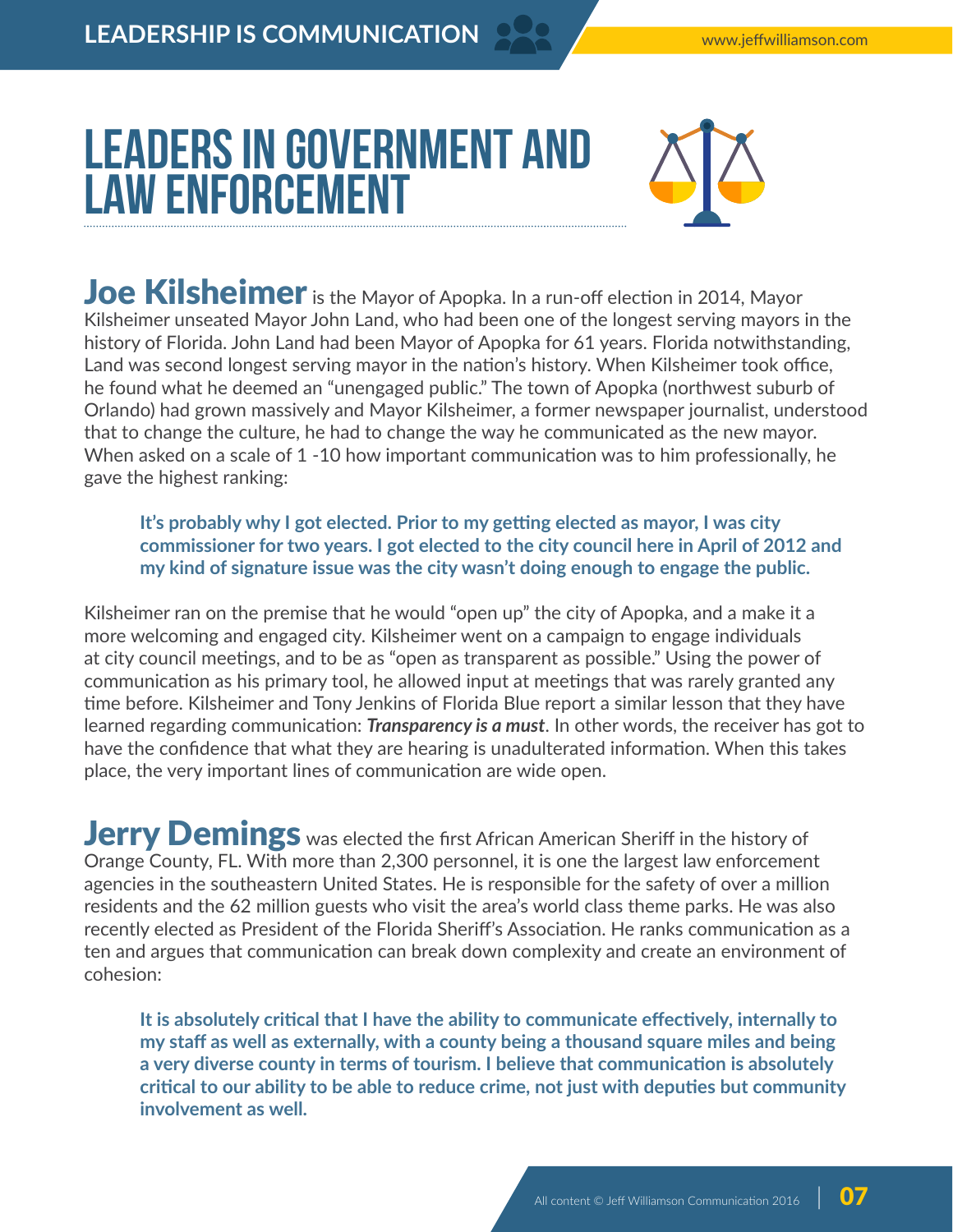Demings, a former detective, hostage negotiator, Public Safety Director, and Police Chief of the City of Orlando, speaks to what many other executives argue is *the portability of good communication* – it has to travel. It is not just important for the purposes of positive ROI internally, but it has to move outside of the organization to add value to the goal and mission of the organization externally.

Mike McKinley, Chief of Police for the City of the Apopka, is known for his straight talk. He also ranks communication as a ten on the scale and argues it is most effective when it is used to clarify expectations. He posits that communication should rule in every facet of law enforcement, and community involvement.

**If they know what your expectations are through good communication and the way you should deliver it to the operation and administrative side, then everything will go smoothly.**

The emphasis on *going smoothly* in McKinley's statement echoes in the comments of other leaders in this document, as well as the sentiment that crystal clear communication undergirds, and is the bedrock of corporate efficiency.

John Mina is the police chief for the City of Orlando, where the city has evolved from the hub of Florida's citrus industry in the 19th century to a destination tourism town in the 20th century. With a bustling city, the chief, a former SWAT Commander, must have his men and women in uniform to always be aware in order to deal with a diverse population. Chief Mina also commanded troops through the horrific Pulse Nightclub shooting that claimed 49 innocent lives. He ranks communication as his top priority, even higher than training and policy:

**…because all those things fail if there is no communication. Your training, your policy; it's great to have a written policy but if that policy is not communicated well then they will fail. In dealing with the city's chief of staff and deputy chief of staff can sometimes be a challenge, that's why I have to make sure I always deliver the right message.**

Mina's comment also speaks to the end result of what takes place when communication is off, there is failure. He points to the importance of communication not just in motivating those who report to him, but also to those to whom he reports.

**Larry Krantz** is the Police Chief for the City of Casselberry. Krantz has managed aviation units, major patrol divisions, tactical and SWAT units, and has headed the internal affairs unit of a large law enforcement agency. Krantz stated that communication has been at top of his list since he was a rookie deputy:

**…in order to instructively manage or handle incidents that you were responding to or people seeking your advice and counsel, you had to be able to effectively communicate to them, part of that was listening and giving good clear direction, something that would**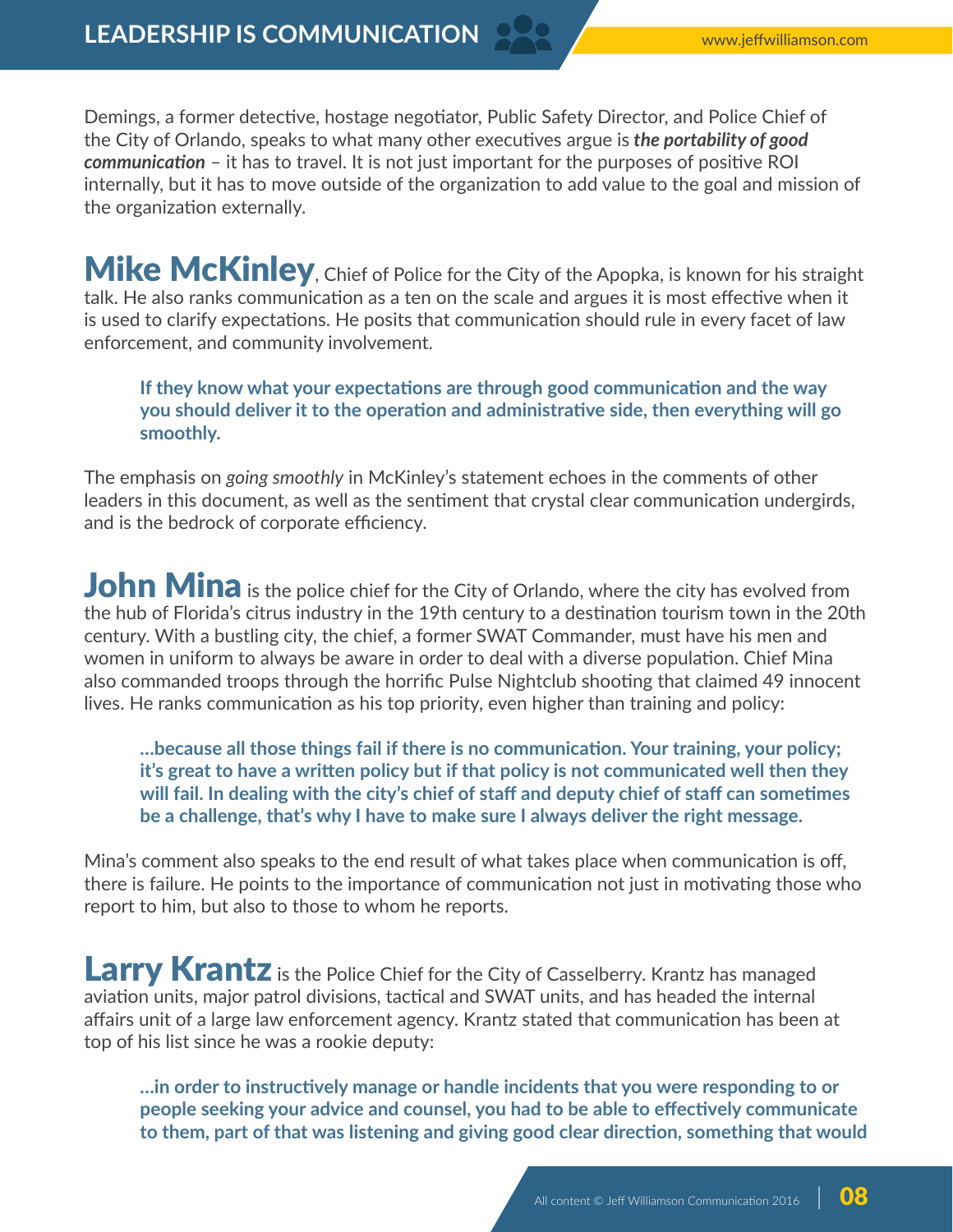### **move them in the direction that they needed to go.**

Once again, the mention of clear and open discussion is at the forefront of a response. Additionally, we find the insertion of what other leaders mentioned, perhaps not as pronounced as Krantz, is the importance of listening. We will discover later in this research that listening is one of the most crucial skills these leaders argue must be mastered in order to be successful.

Dave Ogden took over the City of Windermere Police Department amidst scandal and corruption. The city's former police chief had been sentenced to eight years in jail for lying on the witness stand during the child rape trial where a friend of his was the defendant. Ogden had a mess on his hands and had to gut the entire agency, especially in order to find men and women he could trust. With this aim, he knew he had to get the right people in the right place and restore the confidence of the community; he had to be on the top of his communicative game:

**When we came to police department, it was probably the one of the lowest rated (small) police departments in Central Florida-- if not the state. But I had to communicate to my personnel, communicate to the citizens, and to those people above and below that this would be the best small police department they could ever have.** 

Since Chief Dave Ogden took the reins at WPD and through an aggressive communication and training campaign with his new staff and the community, he has changed the culture of the department and now it is ranked one of the best small police agencies in the state of Florida.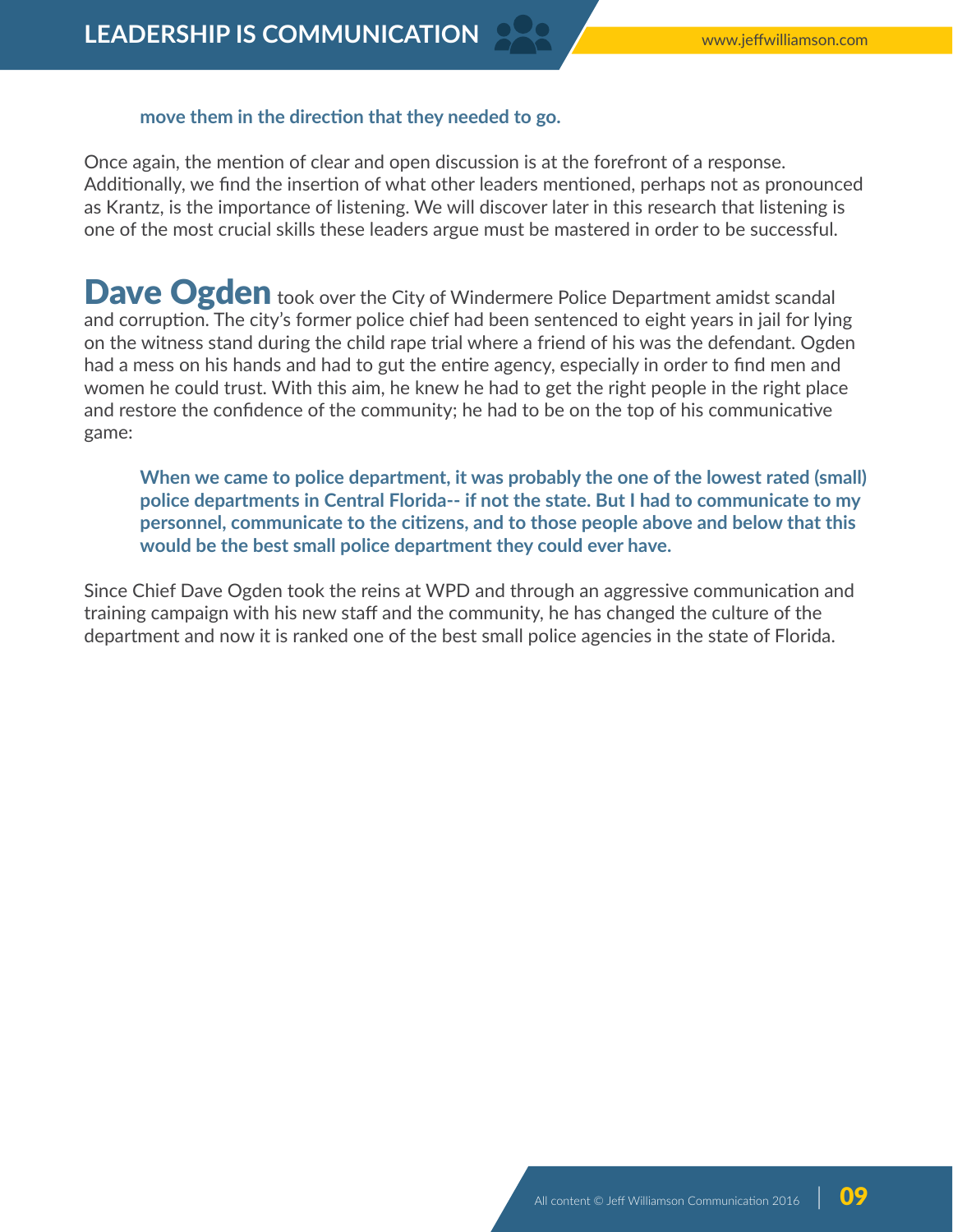## Leaders in Education and Community Service



**Barbara Jenkins** is the superintendent of 10th largest school system in the country, Orange County Public Schools. She leads 23,000 employees, 13,000 of which are teachers; she is responsible for the education of over 200,000 students. Jenkins is in the process of building multiple new schools and is heading the renovation of many more. A local magazine ranks her as one of the most powerful persons in Central Florida. She too ranks communication as a ten and a most valuable asset:

**That's all I do most days, communicate with my staff, communicate with teachers, communicate with parents, communicate with business entities and leaders in our community because gaining their support and certainly making sure they have a clear understanding of expectations is critical to our success.**

Here again is the mention of communication in all aspects of leadership, both internally and externally. This comment can be linked to the thrust of the comment of Lars Houmann that communication as a leader becomes *who you are.* In other words, it defines and identifies you as a leader. Jenkins, like others, also argues clarity in communication as a central theme.

Dan Wilcox, President of the YMCA of Central Florida puts communication at "9 or ten." The YMCA of Central Florida employs 2,600 people and serves more than 67,000 kids; it has more than 22,000 volunteers and touches over 400,000 central Floridians. With his wide reach in the community, Wilcox argues the temptation would be to try to reach people electronically. He isn't opposed to that approach, but with communication being so high on his list, that can't be his first inclination:

**I don't know that we are communicating more effectively with one another because I think too often we rely on technology to replace good, old communication, and just really sitting down and talking to someone.**

Wilcox argues that the "personal touch" of communication is at the heart of success and suggests that when you are reaching into the community, communication becomes uniquely relational:

**We're working a lot of times with young families, young children…so communication is critical and a part of communication is getting to know what peoples goals or interests might be so it's not just presuming everybody has the same idea so it's probably more about the relationship then it is about the communication.**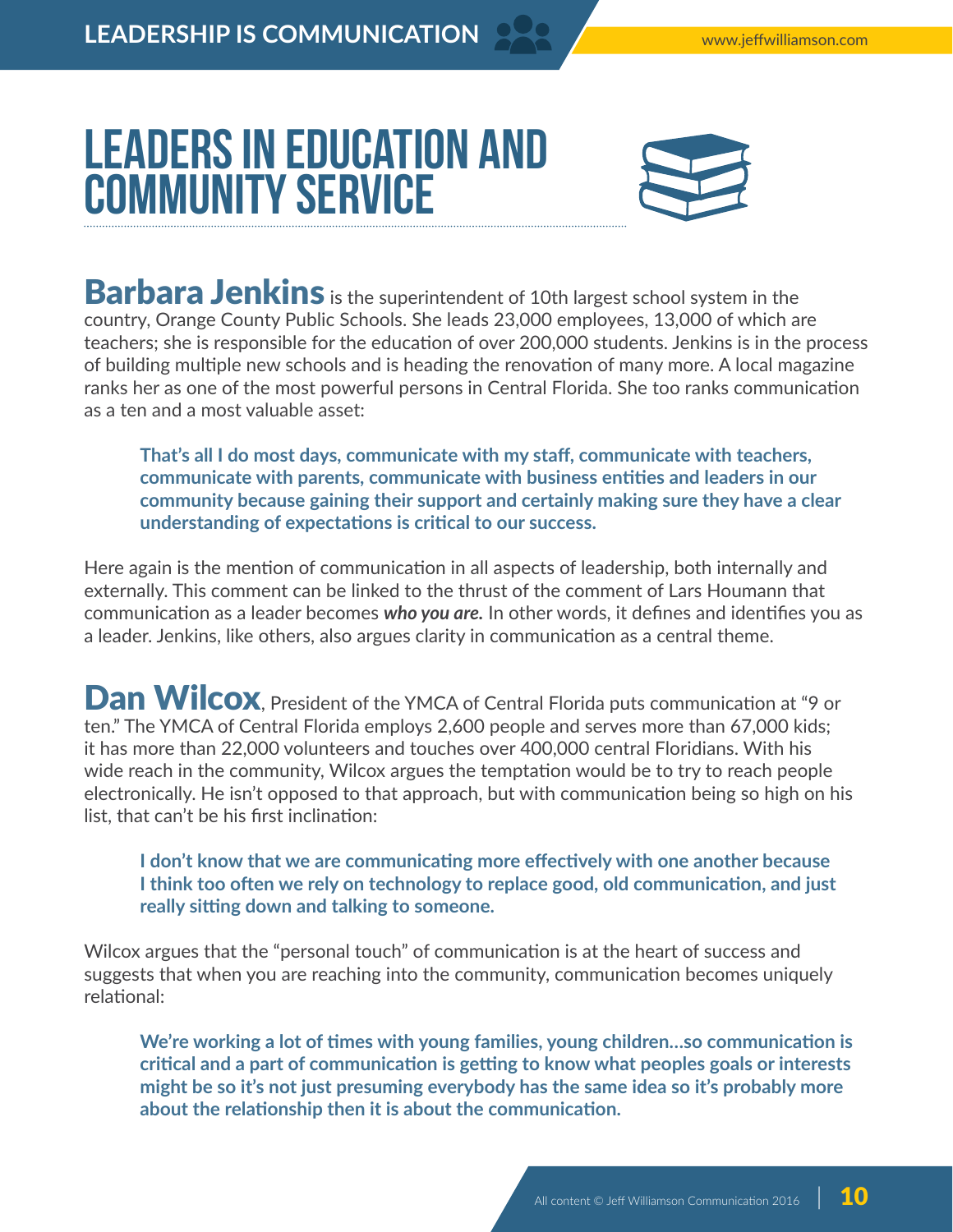Here we find an overt mention of what has more of an undercurrent mention from other leaders, and that is the importance of learning the needs of others in order to have a greater impact in communicating with them. This is important for leaders, connection. Wilcox suggests that the ensuing relationship from this open connected experience is what he sees as having the greatest impact for him as a community leader.

Deb German, M.D. faced an incredible task: She was asked to build from scratch, that's academically and structurally, a new medical school for the University of Central Florida, the nation's second largest University. She arrived on scene in 2006 and in that year, the UCF Medical School had one employee, Dr. Deb German herself. She says that since the scale I gave her to rank communication was only 1 -10 she would stay within the guidelines and give it a ten. But says if truth be told it's a 14, it's that critically important. To get the school built, she knew the messages she was giving and receiving had to be spot on. But ultimately she knew if she didn't listen, she was doomed:

**Communication means talking, listening, evaluating, understanding, rethinking because of new understanding and moving forward. There is a kind of communication which is you have your point and you wanna make it to the world and, and that's just the projecting of information. But even in that situation, if you're marketing and you're trying to project something, if you're not also listening you may be saying the wrong things to make a point and if you understand the audience, for example, you can make a better pitch, if you will. So I think all communication is two-way.**

Here is the mention again of the importance of listening as a leadership tool, and the focus on communication not just being an issue of outgoing clarity, but incoming clarity as well. German argues, if you are not listening, you may be saying the wrong things. Finally, there is this idea Dr. German mentions which is pervasive in the interviews; *communication…means rethinking because of new understanding*. I would argue this statement alone deserves a full study. This is the communication that takes place within one's self to change communicative directions in order to achieve ultimate success.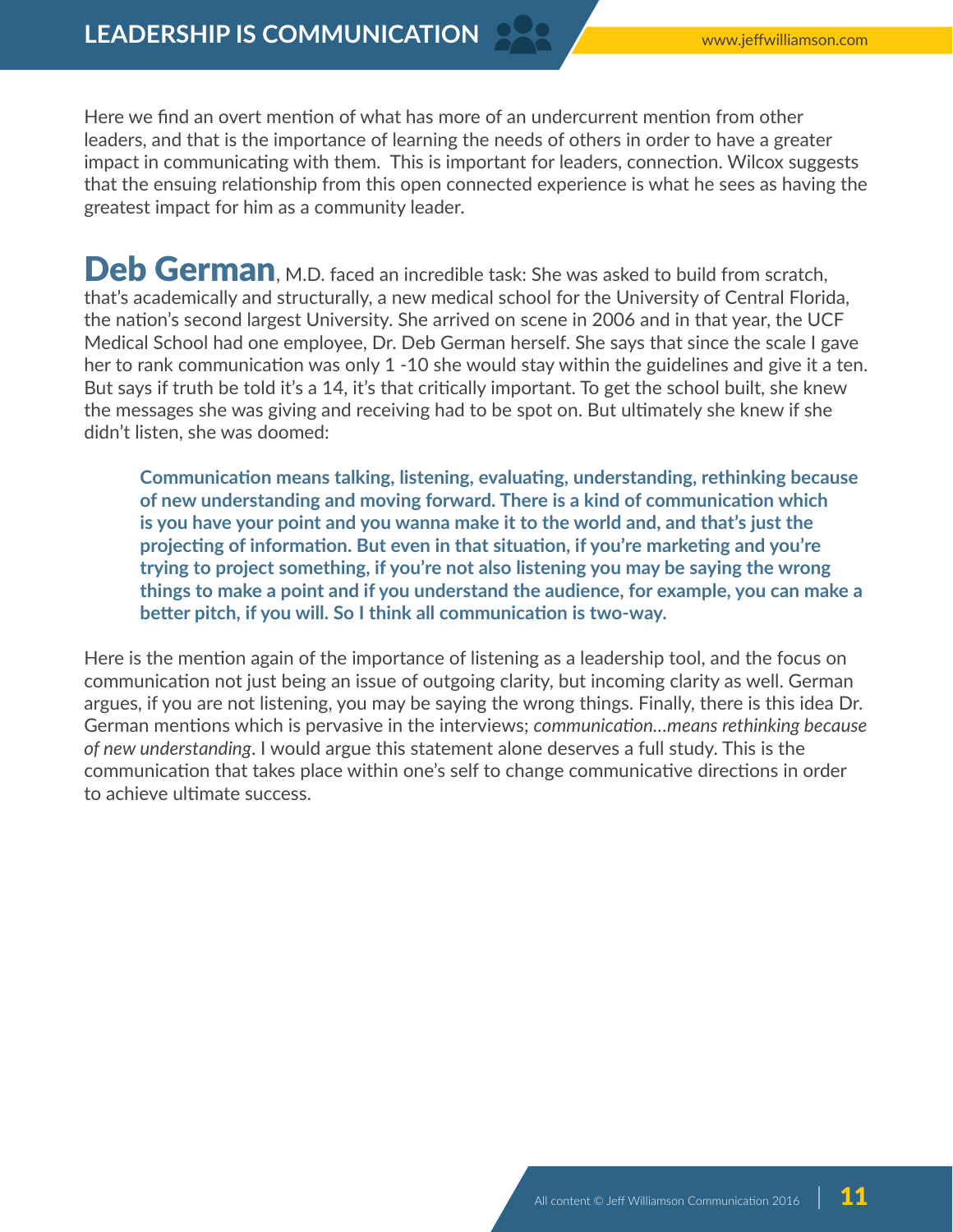# Leaders in Commerce



Tom Sittema is Chief Executive Officer of CNL Financial Group, which since its inception, has formed or acquired companies with more than 33 billion dollars in assets. Sittema is also Chairman of LIFT Orlando, an agency that helps low-income families build a better life through education, mixed-income housing, community wellness, and economic development. Early in his career, Sittema would not have ranked communication very high, but now as a CEO, he has changed his tune:

**It's a ten. I will tell you ten years ago, I would have put it as a five or six, today it's got to be a nine or ten. So much of what leaders do is problem solve on complex issues and then have to communicate complexity in a way that that makes it simple to understand, so good communication is** *mission critical***.** 

The key words "mission critical" in the abstract does not appear significant; however, a closer analysis of Sittema's words gives credence to its mention. Much like the discussion of Terry Shaw from AHS, there is this mention of the importance of communication to the entire organization – meaning everyone has to understand how critical it is to communicate effectively both organizationally and interpersonally. It also mirrors the comment of Apopka Police Chief Mike McKinley in his "everything will go smoothly" statement.

Carol Craig is president of Craig Technologies, which is based in Brevard County. Craig's company handles more than 50 million dollars annually in defense contracting. Craig Technologies is a service based, minority woman owned business. Carol is often on national TV shows discussing defense technology and is herself a former naval flight officer specializing in anti-surface and sub-surface warfare. Craig gives communication a ten. She admits she is an impatient person, and has learned that to be successful she had to master one discipline: The art of listening.

**…a lot of people say the same thing when it comes to communication, especially as a leader, you should be listening most of the time-- you should listen as twice as much as you speak. Like, it really comes down to the fact that you're communicating, especially as a leader, you should be listening, really listening.**

Here Craig gives yet another mention on the importance of listening; this should indicate how crucial it is for leadership communication. Having met with Craig on multiple occasions it is obvious that she is certainly high energy and feeds off of the people in the room. She argues that being quiet and listening, *really listening* are keys to successful leadership.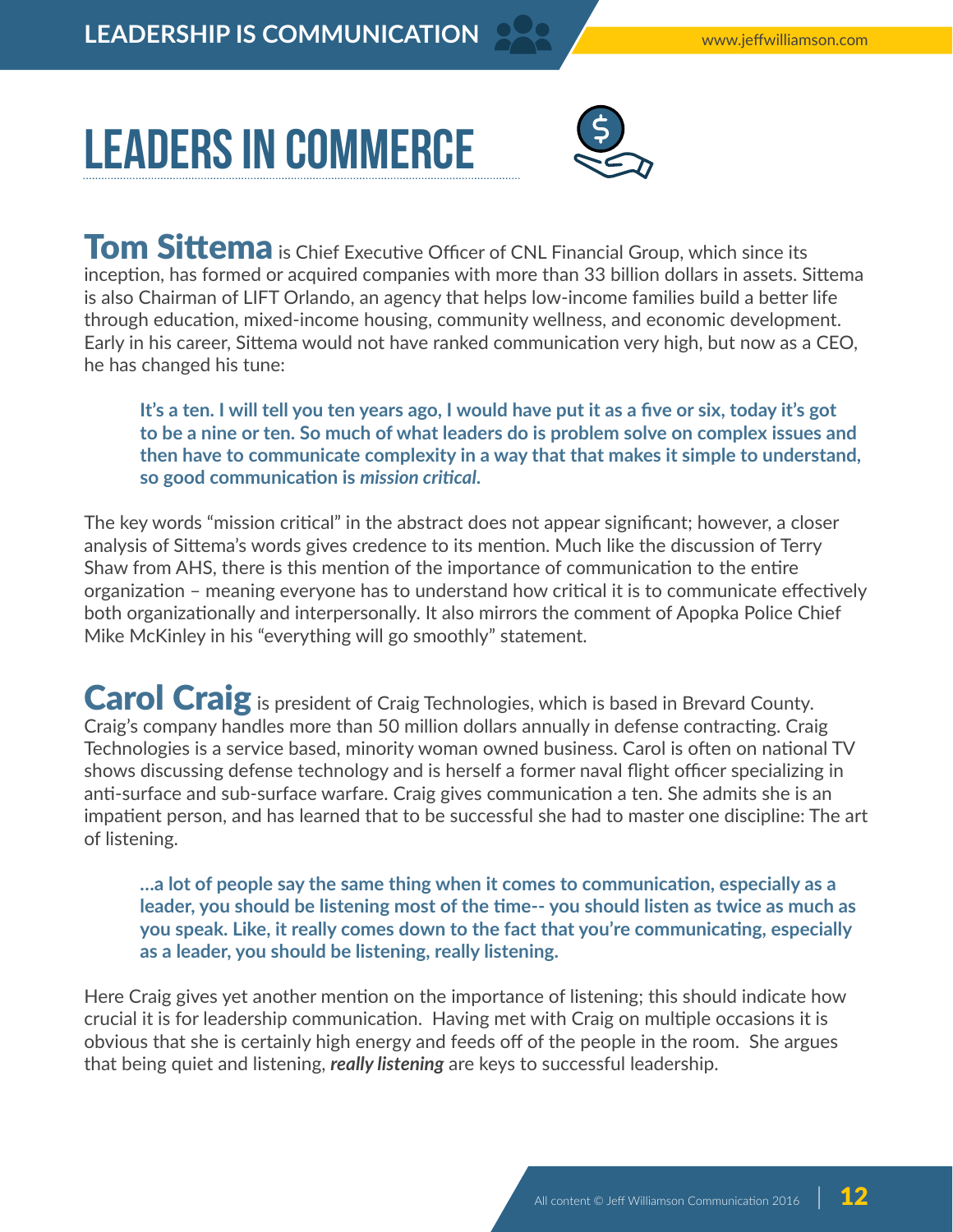Jacob V. Stuart is the President of the Central Florida Partnership and is believed to have effected monumental change in a number of strategic areas in Central Florida, including: Healthcare, regional leadership, technology, transportation, international business, regional research, and workforce development. Stuart oversees the Florida's Super Region, which had a Gross Regional Product (GRP) for 2014 of \$323 billon dollars, which was larger than Atlanta (\$320 billion) or Miami (\$296 billion). He says communication is a ten on the scale and that he always communicates on an **emotional** level. He has to talk to, and negotiate with, private, public, and government officials on any and all major initiatives for Central Florida. He argues that if he isn't his best when it comes to communication he has failed:

**When I am out in the market selling, cause that's what I am doing, selling ideas, trying to galvanize support. I have to use examples that are meaningful to the audience, statistics are fun but it's the emotional side, that's success. Communication is huge, written and spoken.**

In the analysis of Stuart's comment is the implication of simplicity and clarity, which has been mentioned in the comments of other leaders. When the audience, be it an individual or corporate group, needs to be moved to make a decision; Stuart moves to the huge upside of clear emotional communication, which he argues is more important that statistics.

Phil Rawlins, the founder and President of Orlando Soccer, had his work cut out for him. After having purchased the rights of the Professional Soccer team in Austin Texas, he brought the team to Central Florida. He had to convince community leaders, get local sponsors, and prove that a professional soccer team was sustainable in Orlando. To seal the deal, Rawlins did what he does best: Communicate for success. He gives communication a ten, and equates communication with the sport itself:

**It's a business of communication, therefore communication with your people, whether that's players, fans, employees, peers, it doesn't matter, it's all about communication, it is the most important thing we do.**

The final statement of Rawlins is an appropriate way to conclude this portion of my communication research, *"it's all about communication, it's the most important thing we do."* Like all other interviewees Rawlins sums it up; nothing is more important than communication to the leader – not process, not training, not policy, nothing. If it is dealing with peers, county commissioners, soccer players, patients, or  $3<sup>rd</sup>$  graders – communication is king.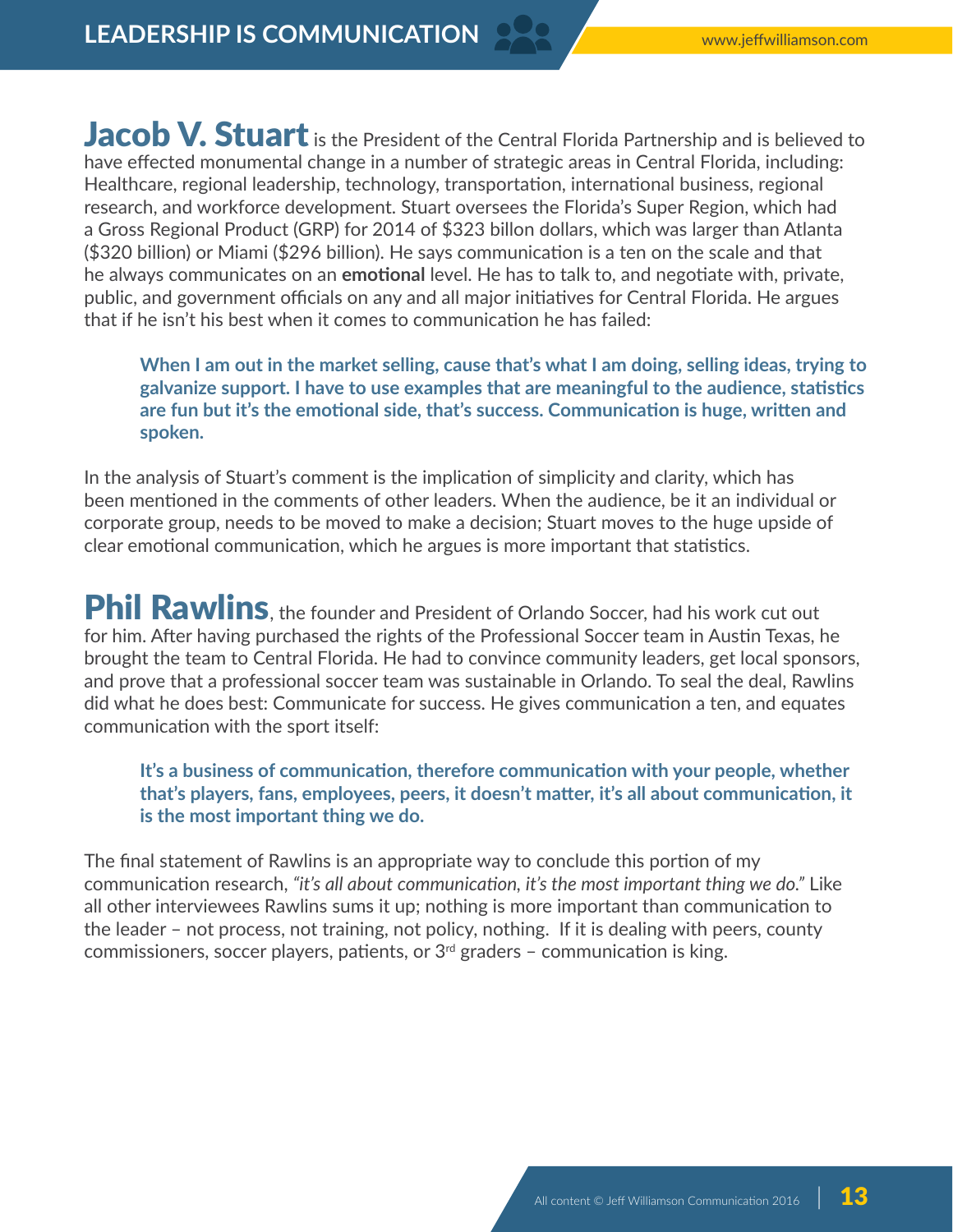# Conclusion

This research clearly extrapolates the following regarding the perspective of these Central Florida leaders:

- 1. On a scale of one to ten, communication is at least a nine, but more likely a ten.
- 2. Communication needs to be crystal clear, if not it is lost.
- 3. If leaders do not effectively listen, they can easily pass along bad data.
- 4. Communication reveals who you are as a leader.
- 5 Communication is the most important tool leaders can use.

I began this research with a quote by James Humes, noted historian, and Presidential speechwriter; I will end with another Humes quote:

One secret of leadership is that the mind of a leader never turns off. Leaders even when they are sightseers or spectators, are active; not passive observers.

If this line of thinking is parlayed into the huge stakes of communication, I doubt these leaders would disagree. I argue that leaders must never turn off their minds as they think about the way they communicate with others, and they must continually take steps to improve their communication skills. *Communication is Mission Critical*; leaders have a duty to their organizations, to their colleagues, to the public, and to themselves to always be cognizant of opportunities that may come their way, and how they can be successfully managed with well executed communication experiences.